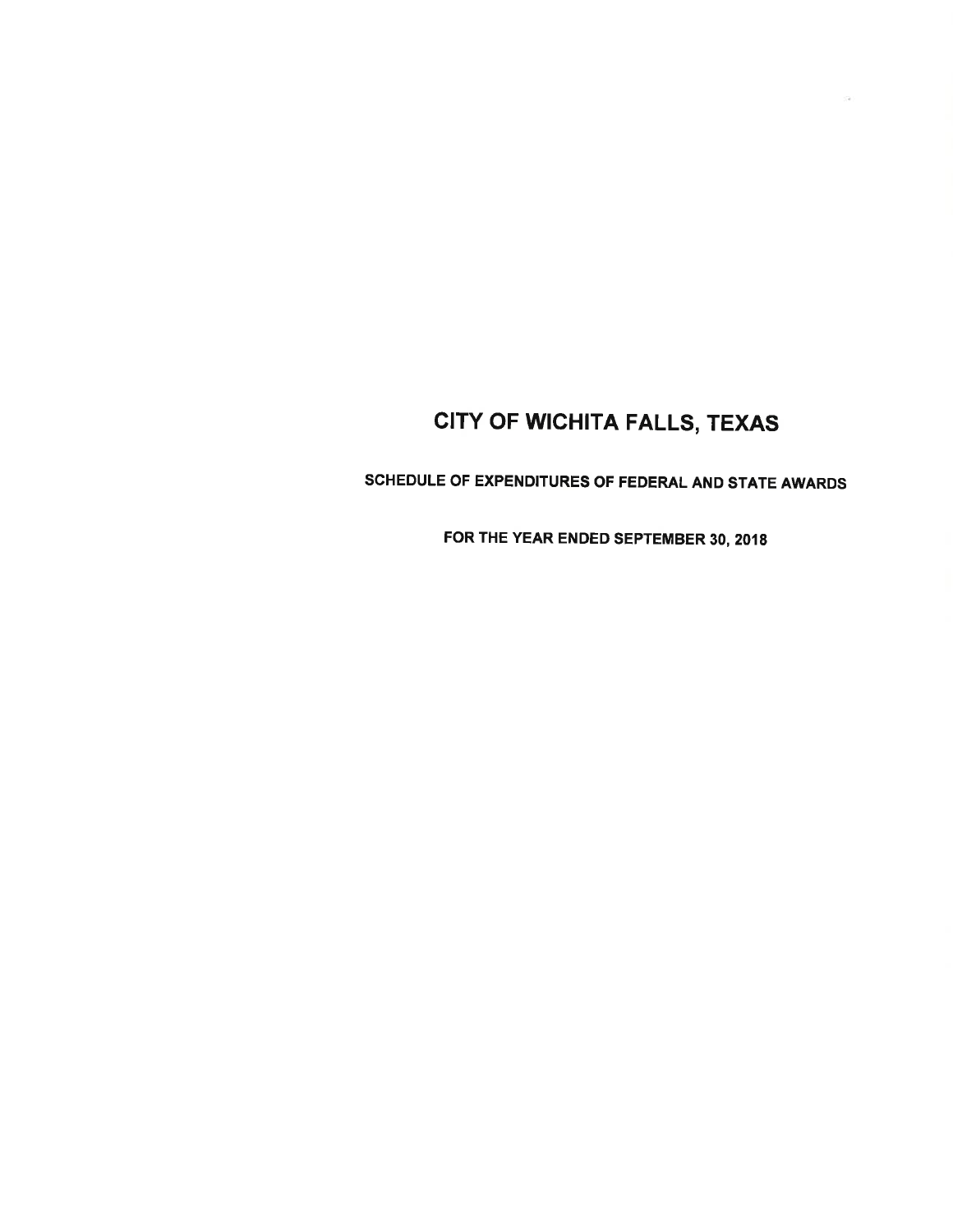# SCHEDULE OF EXPENDITURES OF FEDERAL AND STATE AWARDS

# FOR THE YEAR ENDED SEPTEMBER 30, 2018

#### TABLE OF CONTENTS

| Page    |
|---------|
| $1 - 2$ |
| $3 - 5$ |
| 6       |
|         |
| 7-8     |
| 9       |
| 10      |
| 11      |
|         |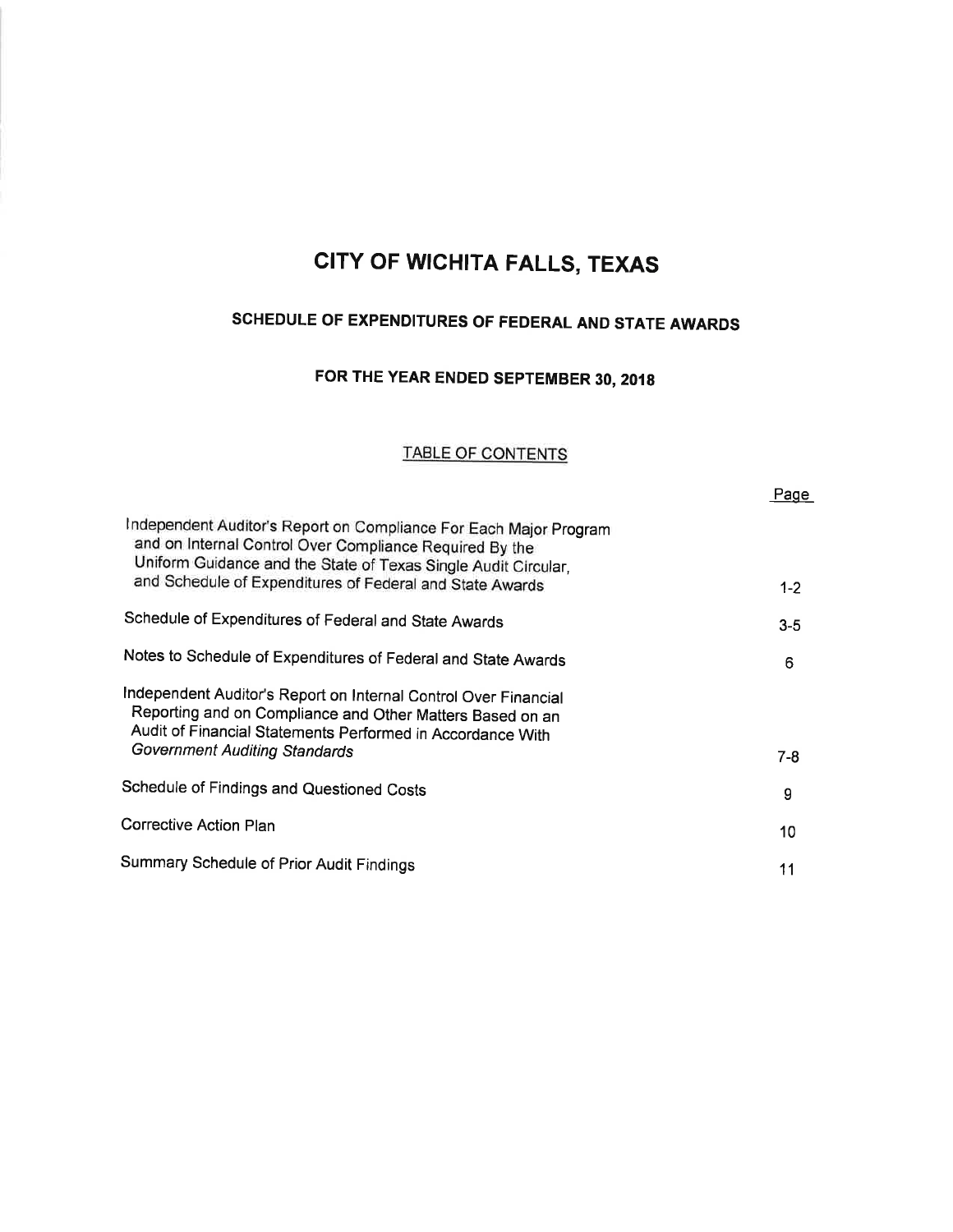# EDGIN, PARKMAN, FLEMING & FLEMING, PC



CERTIFIED PUBLIC ACCOUNTANTS

4110 KELL BLVD., SECOND FLOOR - P.O. Box 750 WICHITA FALLS, TEXAS 76307-0750 PH. (940) 766-5550 • Fax (940) 766-5778

MICHAEL D. EDGIN, CPA DAVID L. PARKMAN, CPA A. PAUL FLEMING, CPA

lndependent Auditor's Report on Compliance for Each Major Program and on lnternal Control Over Compliance Required by the Uniform Guidance and the State of Texas Single Audit Circular, and Schedule of Expenditures of Federal and State Awards

The Honorable Mayor and Members of the City Council City of Wichita Falls, Texas

### Report on Compliance for Each Major Program

We have audited the City of Wichita Falls, Texas' compliance with the types of compliance requirements described in the *OMB Compliance Supplement* and the State of Texas Single Audit Circular that could have a direct and

#### **Management's Responsibility**

Management is responsible for compliance with the requirements of laws, regulations, contracts and grants applicable to its federal and state programs.

#### Auditor's Responsibility

Our responsibility is to express an opinion on compliance for each of the City of Wichita Falls, Texas' major federal<br>and state programs based on our audit of the types of compliance requirements referred to above. We cond Texas' compliance with those requirements and performing such other procedures as we considered necessary in the circumstances.

We believe that our audit provides a reasonable basis for our opinion on compliance for each major federal and state program. However, our audit does not provide a legal determination on the City of Wichita Falls, Texas' compliance.

### Opinion on Each Major Federal and State program

In our opinion, the City of Wichita Falls, Texas complied, in all material respects, with the types of compliance requirements referred to above that could have a direct and material effect on each of its major federal and programs for the year ended September 30, 201g.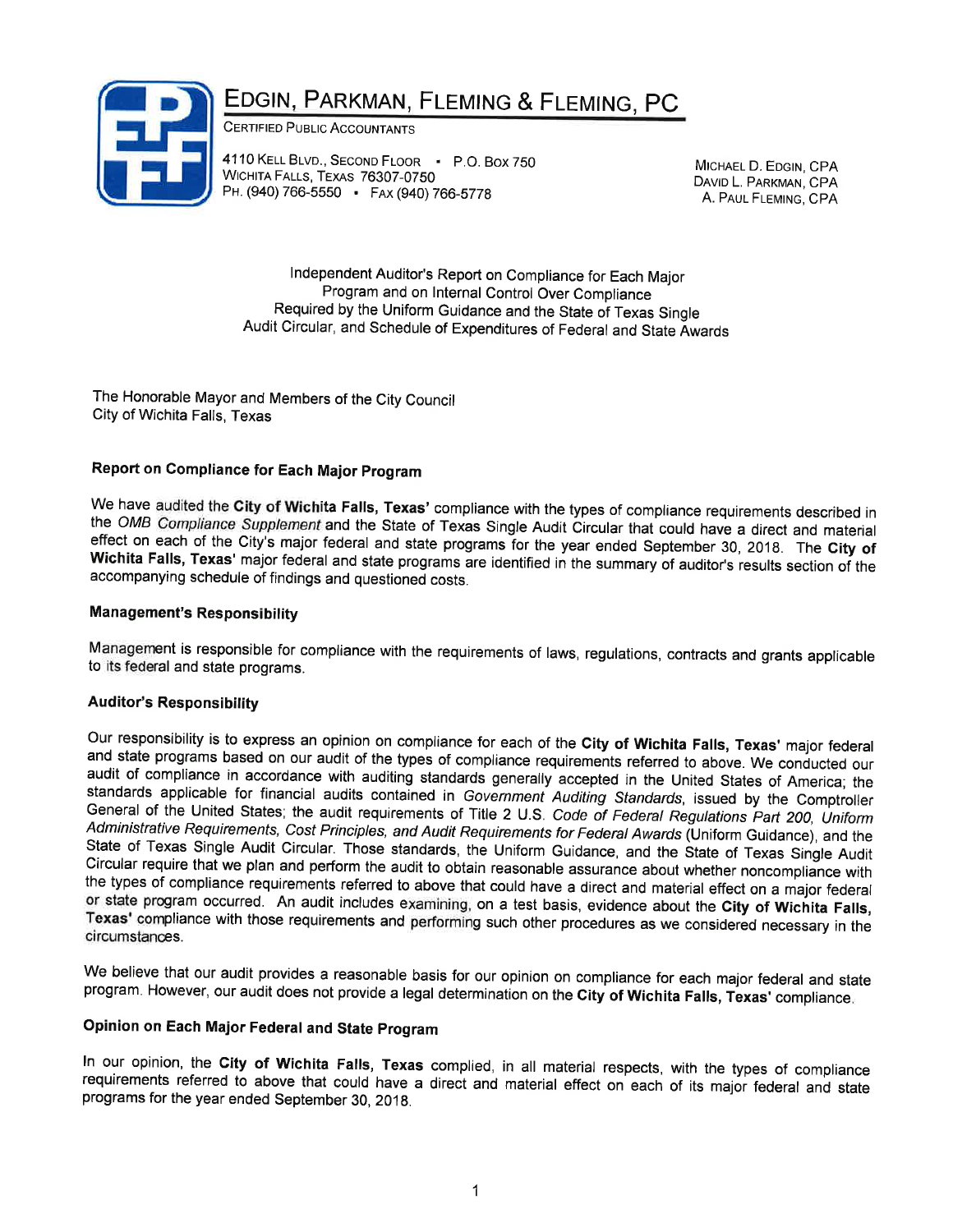#### Report on lnternal Control Over Compliance

Management of the City of Wichita Falls, Texas is responsible for establishing and maintaining effective internal control over compliance with the types of compliance requirements referred to above. ln planning and performing our audit, we considered the City of Wichita Falls, Texas' internal control over compliance with the types of requirements that could have a direct and material effect on each major federal and state program to determine the auditing procedures that are appropriate in the circumstances for the purpose of expressing an opinion on compliance for each major federal and state program and to test and report on internal control over compliance in accordance with the Uniform Guidance and the State of Texas Single Audit Circular, but not for the purpose of expressing an opinion on the effectiveness of internal control over compliance. Accordingly, we do not express an opinion on the effectiveness of the Gity of Wichita Falls, Texas' internal control over compliance.

A deficiency in internal control over compliance exists when the design or operation of a control over compliance does not allow management or employees, in the normal course of performing their assigned functions, to prevent, or detect and correct, noncompliance with a type of compliance requirement of a federal or state program on a timely basis. A material weakness in internal control over compliance is a deficiency, or combination of deficiencies, in internal control over compliance, such that there is a reasonable possibility that material noncompliance with a type of compliance requirement of a federal or state program will not be prevented, or detected and corrected, on a timely basis. A significant deficiency in internal control over compliance is a deficiency, or a combination of deficiencies, in internal control over compliance with a type of compliance requirement of a federal or state program that is less severe than a material weakness in internal control over compliance, yet important enough to merit attention by those charged with governance.

Our consideration of internal control over compliance was for the limited purpose described in the first paragraph of this section and was not designed to identify all deficiencies in internal control over compliance that might be material weaknesses or significant deficiencies. We did not identify any deficiencies in internal control over compliance that we considered to be material weaknesses. However, material weaknesses may exist that may not have been identified.

The purpose of this report on internal control over compliance is solely to describe the scope of our testing of internal control over compliance and the results of that testing based on the requirements of the Uniform Guidance and the State of Texas Single Audit Circular. Accordingly, this report is not suitable for any other purpose.

#### Report on Schedule of Expenditures of Federal and State Awards

We have audited the financial statements of the governmental activities, the business-type activities, the aggregate discretely presented component units, each major fund, and the aggregate remaining fund information of the City of Wichita Falls, Texas as of and for the year ended September 30, 2018, and the related notes to the financial statements, which collectively comprise the City of Wichita Falls, Texas' basic financial statements. We have issued our report thereon dated March 27, 2019, which contained unmodified opinions on those financial statements. Our audit was conducted for the purpose of forming opinions on the financial statements that collectively comprise the basic financial statements. The accompanying schedule of expenditures of federal and state awards is presented for purposes of additional analysis as required by the Uniform Guidance and the State of Texas Single Audit Circular, and is not a required part of the basic financial statements. Such information is the responsibility of management and was derived from and relates directly to the underlying accounting and other records used to prepare the financial statements. The information has been subjected to the auditing procedures applied in the audit of the basic financial statements and certain additional procedures, including comparing and reconciling such information directly to the underlying accounting and other records used to prepare the financial statements or to the financial statements themselves, and other additional procedures in accordance with auditing standards generally accepted in the United States of America. ln our opinion, the schedule of expenditures of federal and state awards is fairly stated in all material respects in relation to the financial statements as a whole.

Edgin, Parknon, Flening : Flening, PC EDGIN, PARKMAN, FLEMING & FLEMING, PC

Wichita Falls, Texas March 27,2019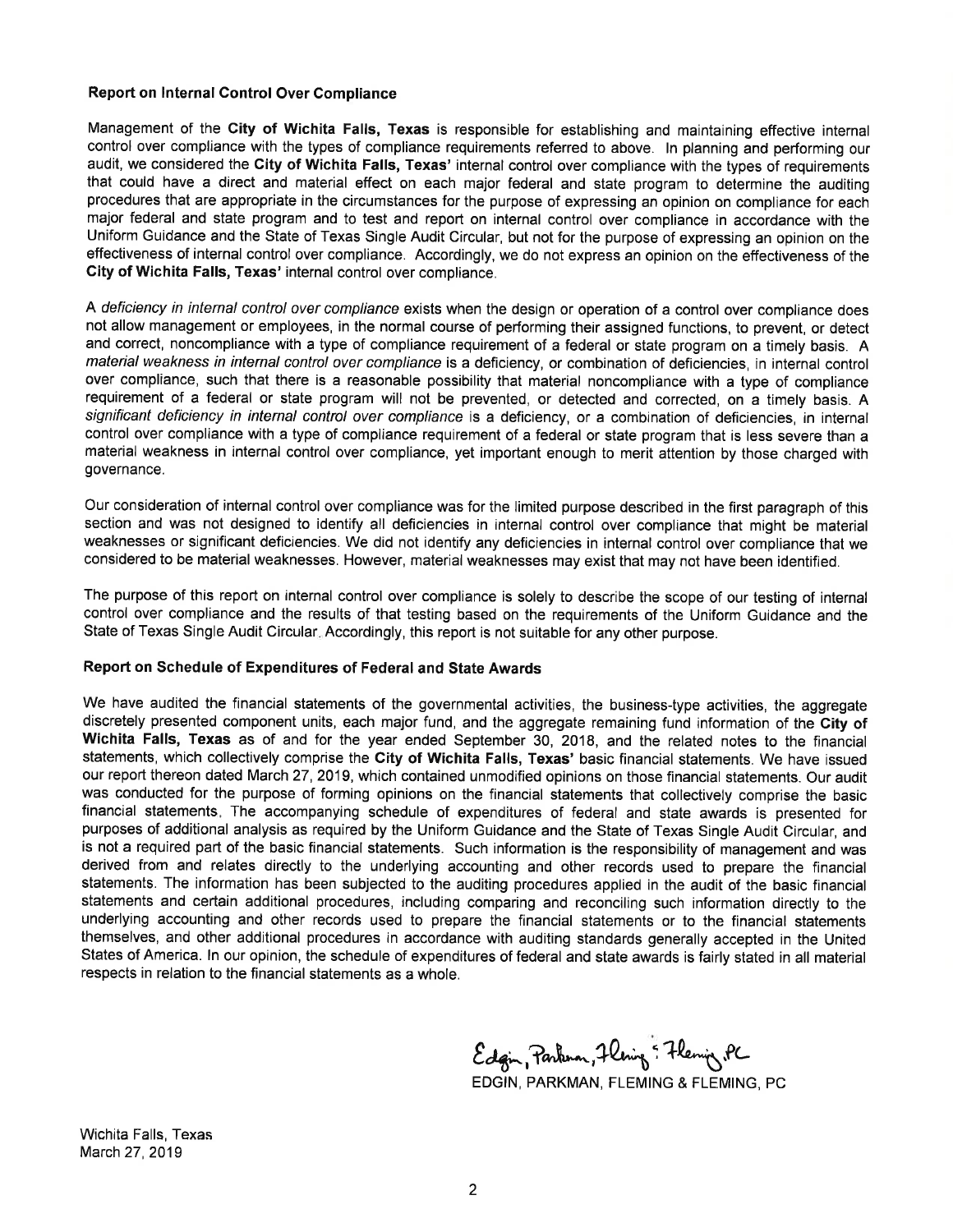### SCHEDULE OF EXPENDITURES OF FEDERAL AND STATE AWARDS FOR THE YEAR ENDED SEPTEMBER 30, 2018

| Federal Grantor/Pass-Through<br>Grantor/ Program Title                                                                                                                    | Contract<br>Number                 | Federal<br><b>CFDA</b><br>Number | Expenditures<br>and<br><b>Indirect Costs</b> | Amount<br>Relating to<br>Pass-Through<br>to Subrecipients |
|---------------------------------------------------------------------------------------------------------------------------------------------------------------------------|------------------------------------|----------------------------------|----------------------------------------------|-----------------------------------------------------------|
| <b>FEDERAL AWARDS:</b>                                                                                                                                                    |                                    |                                  |                                              |                                                           |
| <b>U.S.Department of Agriculture</b><br>Passed Through Texas Department of State Health Services:<br>Special Supplemental Food Program for<br>Women, Infants and Children | 2017-049834-001                    | 10.557                           | \$<br>717,817                                | \$                                                        |
| Total U.S. Department of Agriculture                                                                                                                                      |                                    |                                  | 717,817                                      |                                                           |
| U.S. Department of Housing and Urban Development<br>Direct Programs:<br>Community Development Block Grant/                                                                |                                    |                                  |                                              |                                                           |
| <b>Entitlement Grant</b><br>Community Development Block Grant/                                                                                                            | B-14-MC-48-0030                    | 14.218                           | 10,507                                       |                                                           |
| <b>Entitlement Grant</b><br>Community Development Block Grant/                                                                                                            | B-15-MC-48-0030                    | 14.218                           | 279,280                                      |                                                           |
| <b>Entitlement Grant</b><br>Community Development Block Grant/                                                                                                            | B-16-MC-48-0030                    | 14.218                           | 309,580                                      |                                                           |
| <b>Entitlement Grant</b><br>Section 8 Rental Voucher/Certificate Program                                                                                                  | B-17-MC-48-0030<br><b>TX498VO</b>  | 14.218<br>14.871                 | 572,170<br>3,619,804                         | 273,398                                                   |
| HOME Investment Partnership Program<br>HOME Investment Partnership Program                                                                                                | M-13-MC-48-0214<br>M-14-MC-48-0214 | 14.239<br>14.239                 | 4,193<br>8,801                               |                                                           |
| HOME Investment Partnership Program                                                                                                                                       | M-15-MC-48-0214                    | 14.239                           | 25,671                                       |                                                           |
| HOME Investment Partnership Program<br>HOME Investment Partnership Program                                                                                                | M-16-MC-48-0214<br>M-17-MC-48-0214 | 14.239<br>14.239                 | 56,030<br>47,156                             |                                                           |
| Total U.S. Department of Housing and Urban Development                                                                                                                    |                                    |                                  | 4,933,192                                    | 273,398                                                   |
| U.S. Department of Justice<br>Direct Programs:                                                                                                                            |                                    |                                  |                                              |                                                           |
| Bureau of Justice Assistance:<br>Local Law Enforcement Block Grant                                                                                                        | 2017-DJ-BX-0492                    | 16.592                           | 31,297                                       |                                                           |
| Total U.S. Department of Justice                                                                                                                                          |                                    |                                  | 31,297                                       |                                                           |
| U.S. Department of Transportation<br>Direct Programs:<br>Federal Aviation Administration:                                                                                 |                                    |                                  |                                              |                                                           |
| Airport Improvement Grant                                                                                                                                                 | 3-48-0227-019-2017                 | 20.106                           | 1,000,000                                    |                                                           |
| Airport Improvement Grant<br>Airport Improvement Grant                                                                                                                    | 3-48-0227-014-2015<br>1403KICKP    | 20.106<br>20.106                 | 11,000                                       |                                                           |
| Airport Improvement Grant                                                                                                                                                 | 1703KICKP                          | 20,106                           | 237,919<br>1,500,000                         |                                                           |
| <b>Total Federal Aviation Administration</b>                                                                                                                              |                                    |                                  | 2,748,919                                    |                                                           |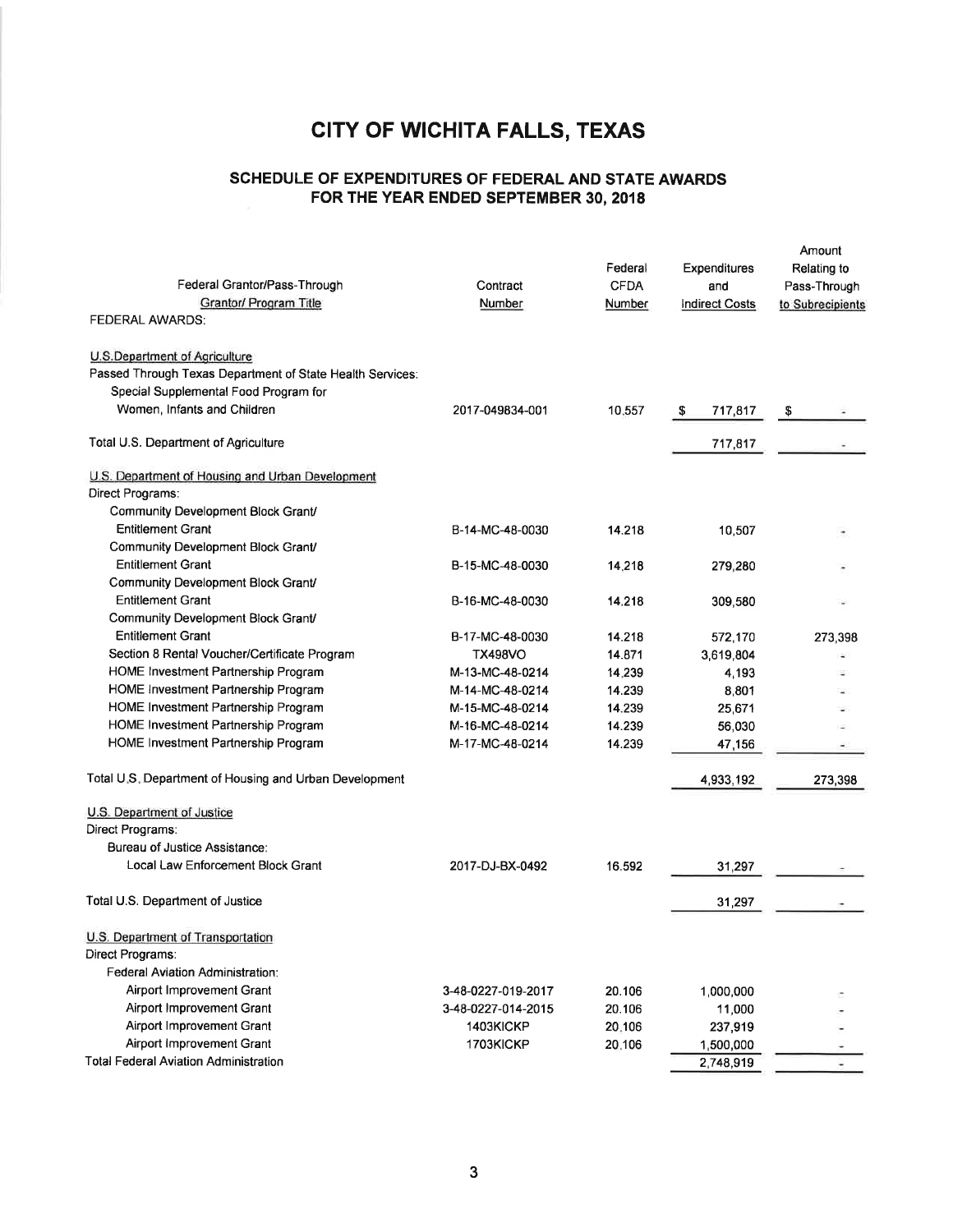### SCHEDULE OF EXPENDTTURES OF FEDERAL AND STATE AWARDS (CONT'D.) FOR THE YEAR ENDED SEPTEMBER 30, 2018

| Federal Grantor/Pass-Through<br>Grantor/ Program Title<br>FEDERAL AWARDS (CONT'D.): | Contract<br>Number | Federal<br><b>CFDA</b><br><b>Number</b> | <b>Expenditures</b><br>and<br><b>Indirect Costs</b> | Amount<br>Relating to<br>Pass-Through<br>to Subrecipients |
|-------------------------------------------------------------------------------------|--------------------|-----------------------------------------|-----------------------------------------------------|-----------------------------------------------------------|
| Direct Programs:                                                                    |                    |                                         |                                                     |                                                           |
| <b>Federal Transit Administration:</b>                                              |                    |                                         |                                                     |                                                           |
| Federal Transit Capital and Operating                                               |                    |                                         |                                                     |                                                           |
| Assistance Formula Grants                                                           | N/A                | 20.507                                  | 1,253,617                                           |                                                           |
| <b>Total Federal Transit Administration</b>                                         |                    |                                         | 1,253,617                                           |                                                           |
| Passed Through Texas Department of Transportation:                                  |                    |                                         |                                                     |                                                           |
| Highway Planning and Construction                                                   | PL0011(28)         | 20.205                                  | 221,990                                             |                                                           |
| <b>Total Texas Department of Transportation</b>                                     |                    |                                         | 221,990                                             |                                                           |
| Total U.S. Department of Transportation                                             |                    |                                         | 4,224,526                                           |                                                           |
| U.S. Department of Health and Human Services                                        |                    |                                         |                                                     |                                                           |
| Passed Through Texas Department of State Health Services:                           |                    |                                         |                                                     |                                                           |
| <b>Tuberculosis Prevention and Control</b>                                          | 2016-001404-00     | 93.116                                  | 28.018                                              |                                                           |
| <b>HIV Prevention Activities-CTRPN</b>                                              | 2016-001340        | 93.940                                  | 125.682                                             |                                                           |
| Preventive Health and Health Services Grant -                                       |                    |                                         |                                                     |                                                           |
| Community and Rural Health                                                          | 537-18-0254.0001   | 93.991                                  | 139,731                                             |                                                           |
| Total U.S. Department of Health and Human Services                                  |                    |                                         | 293,431                                             |                                                           |
| U.S. Department of Homeland Security                                                |                    |                                         |                                                     |                                                           |
| Passed Through Texas Department of Public Safety -                                  |                    |                                         |                                                     |                                                           |
| Division of Emergency Management:                                                   |                    |                                         |                                                     |                                                           |
| <b>Emergency Management Assistance Fire Grant</b>                                   | 17TX-EMPG-1017     | 97.042                                  | 111,932                                             |                                                           |
| Assistance to Firefighters Grant                                                    | EMW-2015-FR-00099  | 97.044                                  | 67,893                                              |                                                           |
| Total U.S. Department of Homeland Security                                          |                    |                                         | 179,825                                             |                                                           |
| <b>Total Expenditures of Federal Awards</b>                                         |                    |                                         | 10,380,088                                          | 273,398                                                   |
|                                                                                     |                    |                                         |                                                     |                                                           |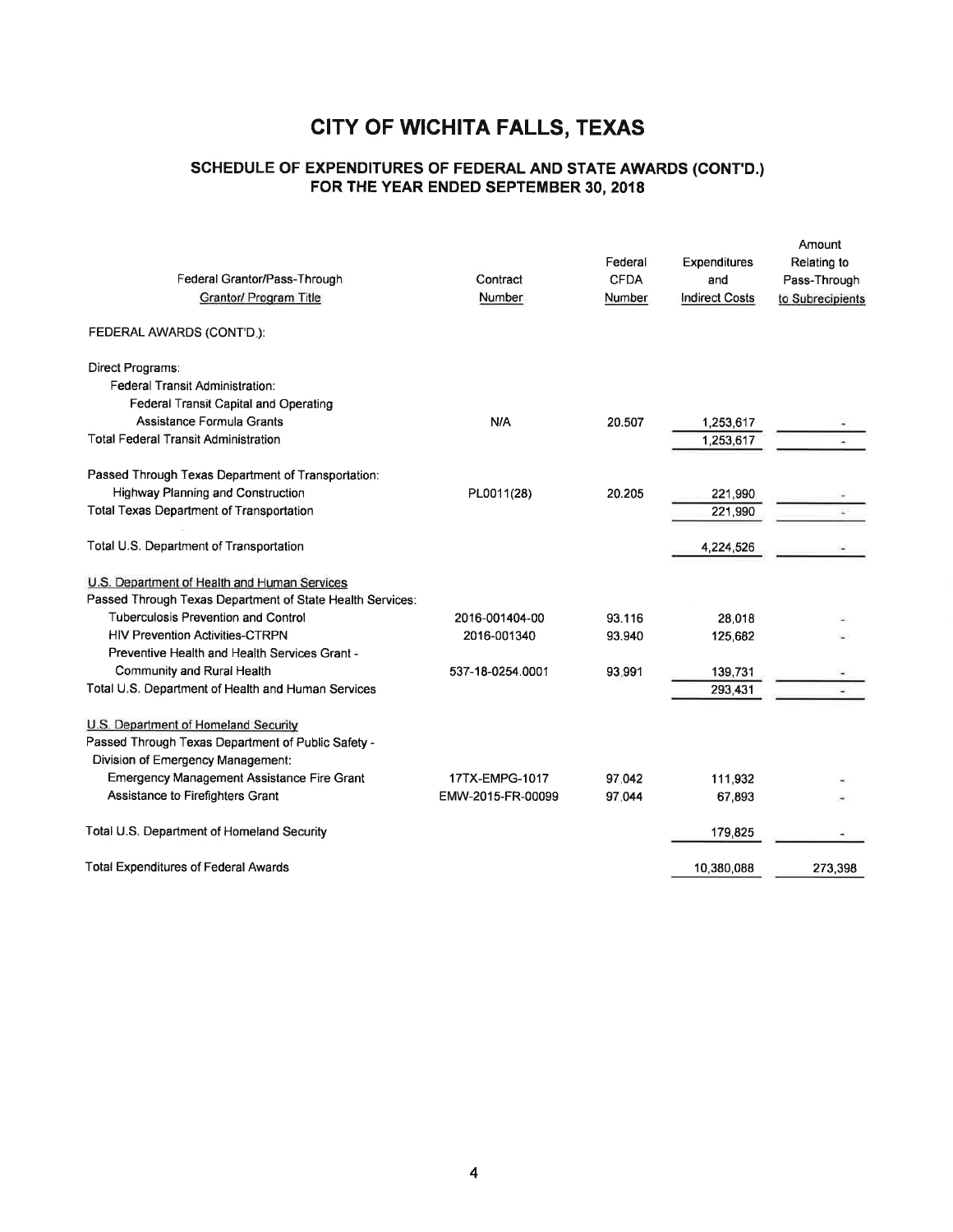#### SGHEDULE OF EXPENDTTURES OF FEDERAL AND STATE AWARDS (CONT'D.) FOR THE YEAR ENDED SEPTEMBER 30, 2018

| Federal Grantor/Pass-Through<br>Grantor/ Program Title | Contract<br>Number  | Federal<br><b>CFDA</b><br>Number | Expenditures<br>and<br><b>Indirect Costs</b> | Amount<br>Relating to<br>Pass-Through<br>to Subrecipients |
|--------------------------------------------------------|---------------------|----------------------------------|----------------------------------------------|-----------------------------------------------------------|
| <b>STATE AWARDS:</b>                                   |                     |                                  |                                              |                                                           |
| <b>Texas Department of State Health Services</b>       |                     |                                  |                                              |                                                           |
| Direct Programs:                                       |                     |                                  |                                              |                                                           |
| Tuberculosis - Prevention and Control                  | 2018-001442-00      | N/A                              | 74,216                                       |                                                           |
| Immunizations - Epidemiology                           | 2018-000035-00      | N/A                              | 242.418                                      |                                                           |
| Bioterrorism                                           | 2018-001104-00      | N/A                              | 116,518                                      |                                                           |
| Infectious Disease Control Unit / Surveillance and     |                     |                                  |                                              |                                                           |
| EpidemiologyEbola Activities                           | 537-18-0291-00001   | N/A                              | 64,087                                       |                                                           |
| Community Diabetes Education Program Tier 2            | 2016-003874-C       | N/A                              | 241,955                                      |                                                           |
| <b>Tobacco Prevention and Control</b>                  | 2016-003737-A-05    | N/A                              | 168,792                                      |                                                           |
| Comprehensive Cancer Cont. Prog.                       | 2016-003834-B       | N/A                              | 126,858                                      |                                                           |
| <b>Healthy Community Project</b>                       | 2016-003834-B       | N/A                              | 45,590                                       |                                                           |
| PHEP Cooperative Agreement                             | HH500140600001      | N/A                              | 4,054                                        |                                                           |
| <b>Community Clinical Linkage</b>                      | 537-17-0280-0001    | N/A                              | 125,561                                      |                                                           |
| Total Texas Department of State Health Services        |                     |                                  | 1,210,049                                    | ×                                                         |
| <b>Texas Department of Transportation</b>              |                     |                                  |                                              |                                                           |
| Direct Programs:                                       |                     |                                  |                                              |                                                           |
| Transit Planning, Capital and Operating Formula Grant  | URB 1702 (04) State | N/A                              | 437,026                                      |                                                           |
| <b>Fare Collection System</b>                          | TX-2017-010         | N/A                              | 147.027                                      |                                                           |
| <b>Enhanced Mobility</b>                               | TX-2017-054         | N/A                              | 125,075                                      |                                                           |
| RAMP Grant - Municipal Airport                         | M1403WFAL           | N/A                              | 94,225                                       |                                                           |
| RAMP Grant - Kickapoo Airport                          | M1403KICK           | N/A                              | 94,721                                       |                                                           |
| Airport Improvement                                    | 1703KICKP           | N/A                              | 509,449                                      |                                                           |
| <b>Police Traffic Enforcement</b>                      | 2017-WichitaP-S-RFR | N/A                              | 87,821                                       |                                                           |
| <b>Total Texas Department of Transportation</b>        |                     |                                  | 1,495,344                                    |                                                           |
| Office of the Governor                                 |                     |                                  |                                              |                                                           |
| Direct Program:                                        |                     |                                  |                                              |                                                           |
| <b>Facial Recognition Software</b>                     | 3323801             | N/A                              | 59,000                                       |                                                           |
| TMPC - Defense Economic Adjustment Assistance          | TMPC1801-01-10      | N/A                              | 11,474                                       |                                                           |
| Total Office of the Governor                           |                     |                                  | 70,474                                       |                                                           |
|                                                        |                     |                                  |                                              |                                                           |
| <b>Total Expenditures of State Awards</b>              |                     |                                  | 2,775,867                                    |                                                           |
| Total Expenditures of Federal and State Awards         |                     |                                  | \$13,155,955                                 | 273,398<br>\$                                             |
|                                                        |                     |                                  |                                              |                                                           |

 $\sim$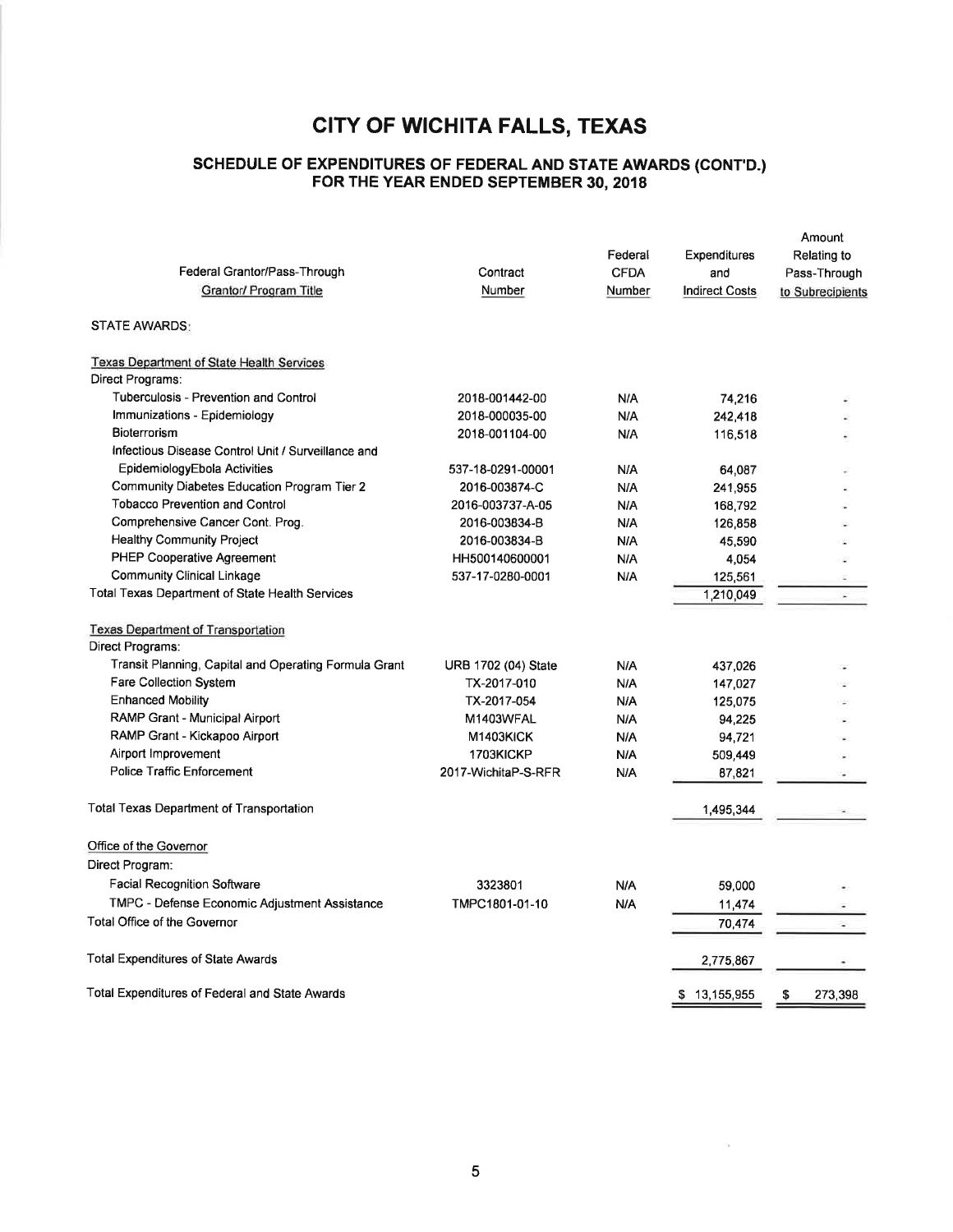### NOTES TO SCHEDULE OF EXPENDITURES OF FEDERAL AND STATE AWARDS FOR THE YEAR ENDED SEPTEMBER 30, 2018

#### Note 1 - GENERAL

The accompanying Schedule of Expenditures of Federal and State Awards presents the activity of all federal and state awards of the City of Wichita Falls, Texas (City). The City reporting entity is defined in Note 1 to the City's financial statements. All financial assistance received directly from federal or state agencies, as well as federal or state financial assistance passed through other government agencies, is included on these schedules.

### Note 2 - BASIS OF ACCOUNTING

The accounting and financial reporting treatment applied to a fund is determined by its measurement focus. The Governmental Fund types are accounted for using a current financial resources measurement focus. Most federal and state grant funds were accounted for in the Special Revenue Funds, a component of the Governmental Fund types. With this measurement focus, only current assets and current liabilities generally are included on the balance sheet. Operating statements of these funds present increases (i.e., revenues and other financing sources) and decreases (i.e., expenditures and other financing uses) in net current position.

The modified accrual basis of accounting is used for the Governmental Fund types. This basis of accounting recognizes revenues in the accounting period in which they become susceptible to accrual, i.e., both measurable and available, and expenditures in the accounting period in which the fund liability is incurred, if measurable.

Federal and state grant funds are ordinarily considered to be earned to the extent of expenditures made under the provisions of the grant and, accordingly, when such funds are received, they are recorded as deferred revenues until earned.

### Note 3 - CONTINGENCIES

The City participates in numerous federal and state programs, on both a direct and state passthrough basis, as well as on a service-provider basis. Principal among these are Community Development Block Grants, Section 8 Housing Assistance, the Home Investment Partnership Agreement Program, and the Airport lmprovement Grant.

ln connection with these programs, the City is required to comply with specific terms and agreements as well as applicable federal and state laws and regulations. Such compliance is subject to review and audit by the grantors and their representatives.

Since such programs are subject to audit or review, the possibility of disallowed expenditures exists. ln the event of any disallowance of claimed expenditures, the City expects the resulting liability to be immaterial.

### Note 4 - DE MlNlMlS |ND|RECT COST RATE

Entities that receive federal awards for which an indirect cost rate has never been negotiated may elect to charge a de minimis indirect cost rate of ten percent of modified total direct costs. The City did not elect to charge the de minimis rate to any of its federal awards during the year ended September 30, 2018.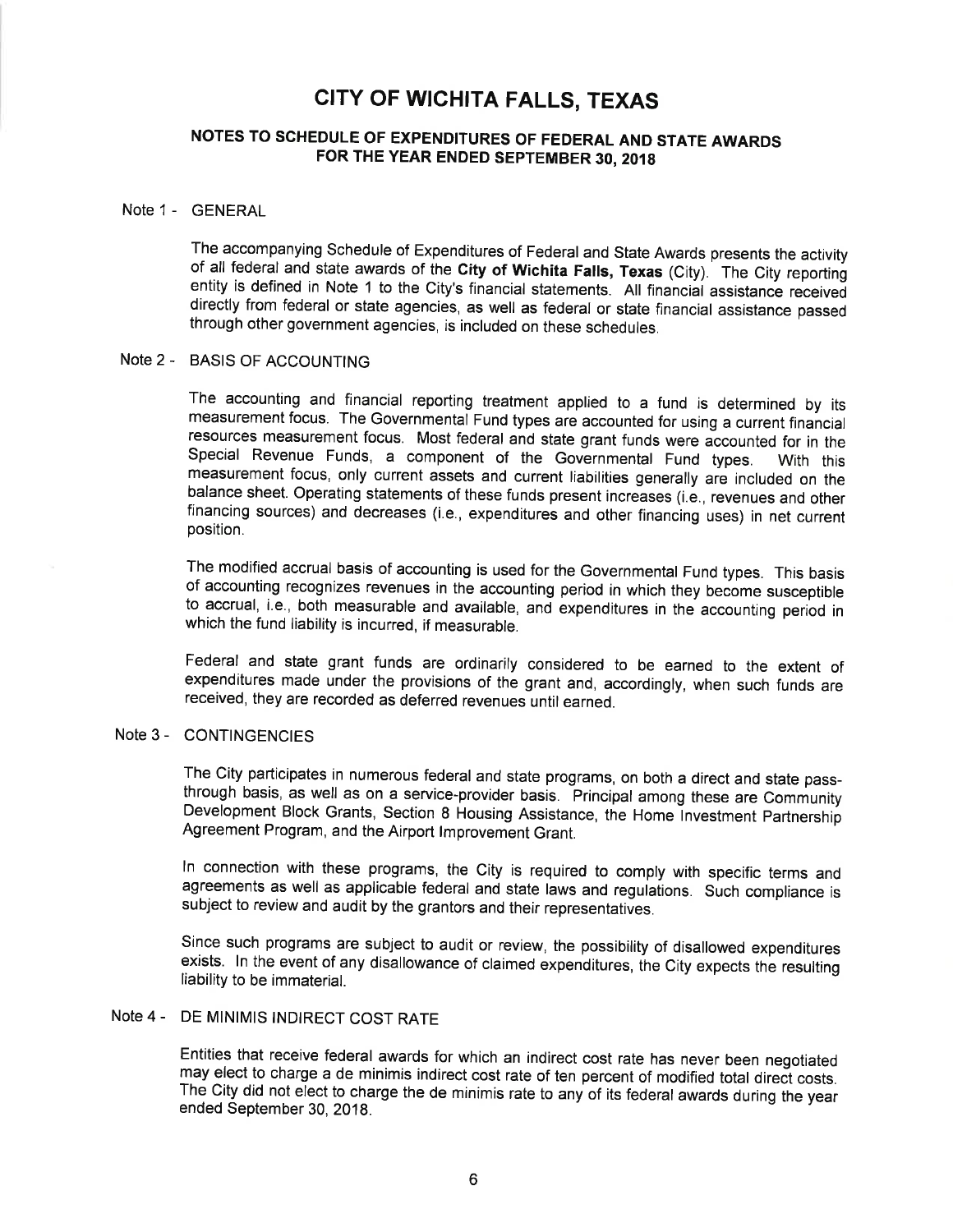

## EDGIN, PARKMAN, FLEMING & FLEMING, PC

CERTIFIED PUBLIC ACCOUNTANTS

4110 KELL BLVD., SECOND FLOOR - P.O. BOX 750 WICHITA FALLS, TEXAS 76307-0750 PH. (940) 766-5550 FAx (940) 766-5778

MICHAEL D. EDGIN, CPA DAVID L. PARKMAN, CPA A. PAUL FLEMING, CPA

Independent Auditor's Report on Internal Control Over Financial Reporting and on Compliance and Other Matters Based on an Audit of Financial statements Performed in Accordance with Government Auditing standards

The Honorable Mayor and Members of the City Council City of Wichita Falls, Texas

We have audited, in accordance with the auditing standards generally accepted in the United States of America and the standards applicable to financial audits contained in Government Auditing Standards issued by the Comptroller General of the United States, the financial statements of the governmental activities, the business-type activities, the aggregate discretely presented component units, each major fund, and the aggregate remaining fund information of the City of Wichita Falls, Texas as of and for the year ended September 30, 2018, and the related notes to the financial statements, which collectively comprise the Gity of Wichita Falls, Texas' basic financial statements, and have issued our report thereon dated March 27,2019.

### lnternal Gontrol Over Financial Reporting

ln planning and performing our audit of the financial statements, we considered the City's internal control over financial reporting (internal control) to determine the audit procedures that are appropriate in the circumstances for the purpose of expressing our opinions on the financial statements but not for the purpose of expressing an opinion on the effectiveness of the City's internal control. Accordingly, we do not express an opinion on the effectiveness of the City's internal control.

A deficiency in internal control exists when the design or operation of a control does not allow management or employees, in the normal course of performing their assigned functions, to prevent or detect and correct misstatements on a timely basis. A material weakness is a deficiency, or combination of deficiencies, in internal control such that there is a reasonable possibility that a material misstatement of the City's financial statements will not be provided, or detected and corrected on a timely basis. A significant deficiency is a deficiency, or a combination of deficiencies, in internal control that is less severe than a material weakness, yet important enough to merit attention by those charged with governance.

Our consideration of internal control was for the limited purpose described in the first paragraph of this section and was not designed to identify all deficiencies in internal control that might be material weaknesses or significant deficiencies. Given these limitations, during our audit we did not identify any deficiencies in internal control that we consider to be material weaknesses. However, material weaknesses may exist that have not been identified.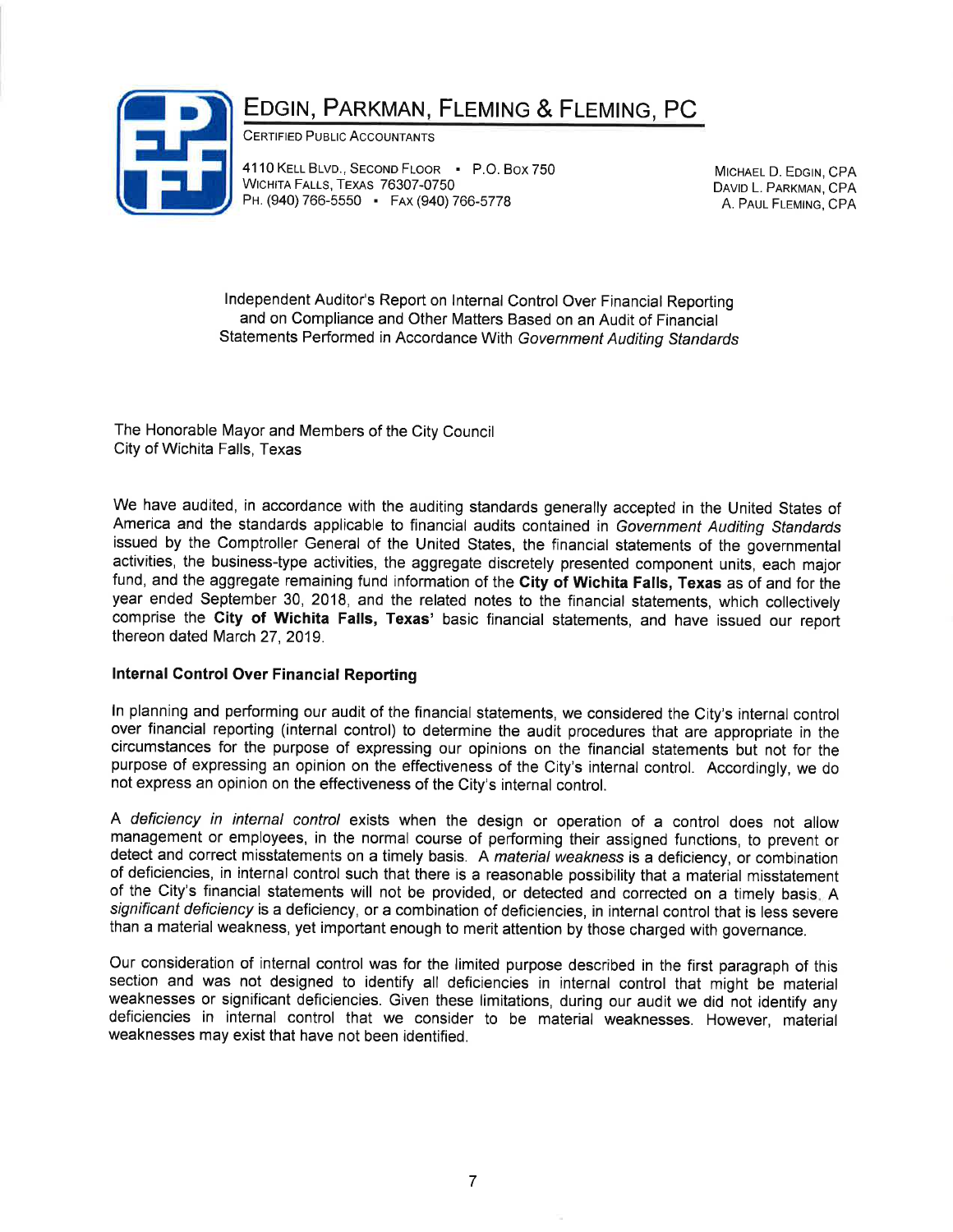#### Compliance and Other Matters

As part of obtaining reasonable assurance about whether the City of Wichita Falls, Texas' financial statements are free from material misstatement, we performed tests of its compliance with certain provisions of laws, regulations, contracts and grant agreements, noncompliance with which could have <sup>a</sup> direct and material effect on the determination of financial statement amounts. However, providing an opinion on compliance with those provisions was not an objective of our audit and, accordingly, we do not express such an opinion. The results of our tests disclosed no instances of noncompliance or other matters that are required to be reported under Government Auditing standards.

#### Purpose of this Report

The purpose of this report is solely to describe the scope of our testing of internal control and compliance and the results of that testing, and not to provide an opinion on the effectiveness of the City of Wichita Falls, Texas' internal control or on compliance. This report is an integral part of an audit performed in accordance with Government Auditing Standards in considering the City of Wichita Falls, Texas' internal control and compliance. Accordingly, this communication is not suitable for any other purpose.

Edgin, Parkuan, Flening & Flening, PC EDGIN, PARKMAN, FLEMING & FLEMING, PC

Wichita Falls, Texas March 27,2019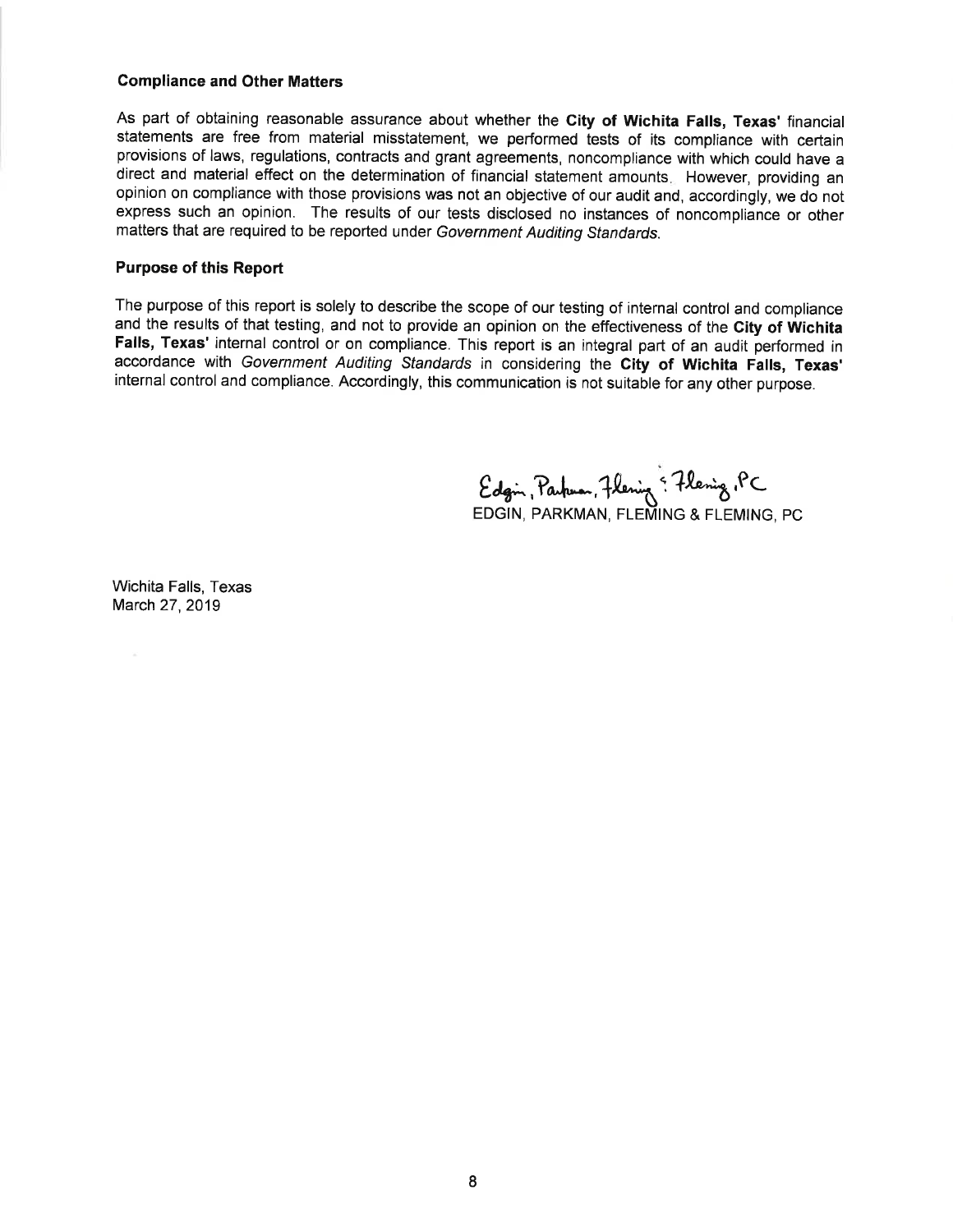### SCHEDULE OF FINDINGS AND QUESTIONED COSTS FOR THE YEAR ENDED SEPTEMBER 30, 2018

### A. Summarv of Auditor's Results

An unmodified opinion was issued on the financial statements.

The audit disclosed no significant deficiencies relating to the audit of the financial statements in the<br>Report on Internal Control over Financial Reporting and on Compliance and Other Matters Rased on Report on Internal Control over Financial Reporting and on Compliance and Other Matters Based on an Audit of Financial Statements Performed in Accordance With Government Auditing Standards.

The audit disclosed no noncompliance that is material to the financial statements.

award programs The audit disclosed no significant deficiencies relating to the audit of the major federal and state disclosed no significant deficiencies relating to the audit of the major federal and state<br>irams in the Report on Compliance with Requirements Applicable to Each Major Program Texas Single and Internal Control Over Compliance in Accordance with the Uniform Guidance and the State of<br>Texas Single Audit Circular.

An unmodified opinion was issued on compliance for major programs.

The audit disclosed no audit findings that are required to be reported in this schedule under the Uniform Guidance.

Major programs are as follows:

Federal:

| 14.871 | Section 8 Rental Voucher Program                                |
|--------|-----------------------------------------------------------------|
| 20.507 | Federal Transit Capital and Operating Assistance Formula Grants |
|        |                                                                 |

State:

Tobacco Prevention and Control Grant Transit.Planning, Capital and Operating Formula Grant Airport lmprovement Grant

programs and \$300,000 for state programs. The threshold used to distinguish between Type A and Type B programs was \$750,000 for federal

Texas Single The City was classified as a low-risk auditee in the context of the Uniform Guidance and the State of<br>Texas Single Audit Circular.

B. Findings Relating to the Financial Statements which are Requi

None

C. Findings and Questioned Costs for Federal and State Awards

None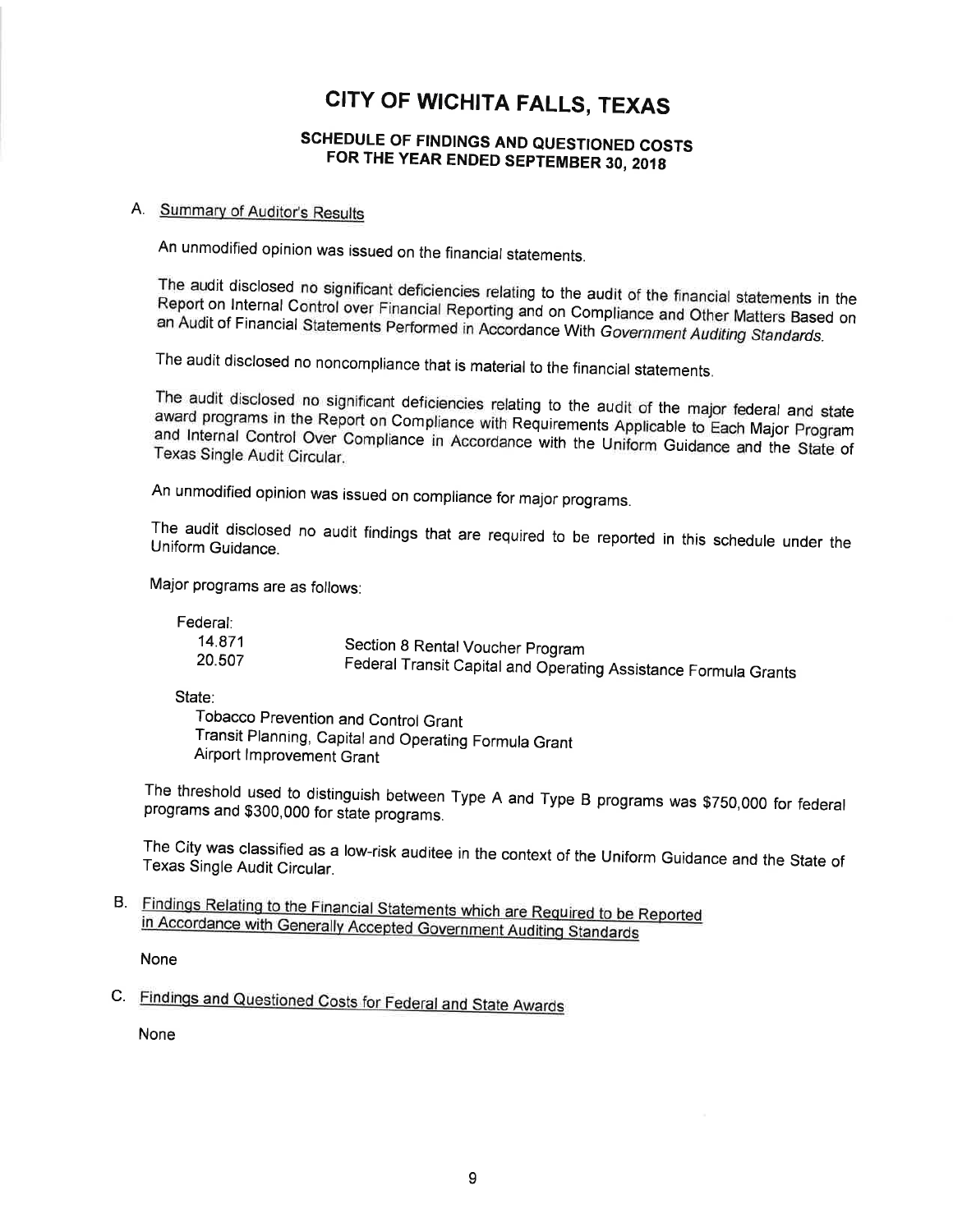CORRECTIVE ACTION PLAN FOR THE YEAR ENDED SEPTEMBER 30, 2018

There were no findings in the current year